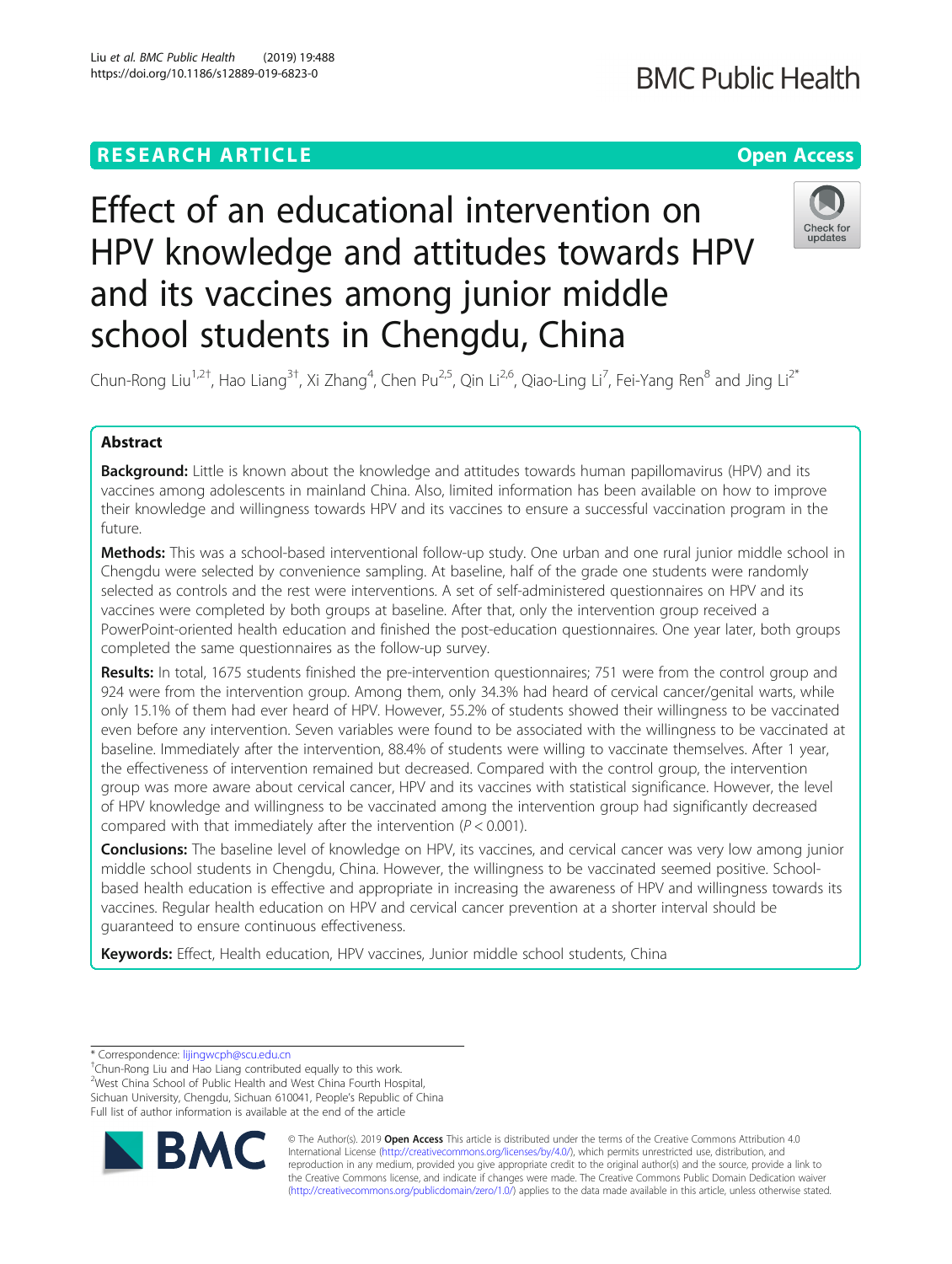#### Background

Cervical cancer is the second most common cancer among females in the developing countries, such as China, due to the lack of effective screening and preventive programs [[1,](#page-7-0) [2\]](#page-7-0). In mainland China, the incidence of cervical cancer has increased from 6.78/ 100,000 women in year 2008 to 10.31/100,000 women in year 2013 [[3](#page-7-0)]. The increasing trend was obvious especially in young women [\[4](#page-7-0)], which enlarged the overall disease burden in China. Persistent infection with high-risk human papillomavirus (hrHPV), mainly including HPV 16 and 18, has been proven to be the primary cause for cervical cancer  $[5]$  $[5]$ , and primary prevention based on prophylactic vaccines is key for cervical cancer prevention in the future.

After being first licensed in 2006, prophylactic HPV vaccines have been demonstrated to be effective and safe to prevent the development of high-grade cervical neoplasias [[6,](#page-7-0) [7](#page-7-0)], particularly when given to girls before sexual onset. Currently, the bivalent vaccine for HPV 16 and 18 (Cervarix®, GlaxoSmithKline Biologicals, Rixensart, Belgium) and the quadrivalent vaccine for HPV 6, 11, 16, and 18 (Gardasil®, Merck and Co., Whitehouse Station, NJ), have been licensed by the China Food and Drug Administration in July 2016 and May 2017, respectively  $[8, 9]$  $[8, 9]$  $[8, 9]$  $[8, 9]$  $[8, 9]$ , while the nonavalent vaccine has also been conditionally approved by the Chinese National Medical Products Administration through a fast track in April 2018 [[10\]](#page-8-0). Chinese females aged 9~45 years old were recommended for the bivalent vaccine [[11](#page-8-0)], while females aged 20–45 years old for quadrivalent vaccine and 19–26 years old for nonavalent vaccine [[10\]](#page-8-0). The vaccines provide the potentiality to decrease the incidence of cervical cancer after widespread use, especially among the youth before sexual debut.

Adolescents, especially junior middle school students, are the primary candidates for prophylactic HPV vaccination according to the WHO recommendations [\[12](#page-8-0), [13\]](#page-8-0). However, some previous studies have shown that adolescents had poor knowledge about HPV and its vaccines  $[14–16]$  $[14–16]$  $[14–16]$  $[14–16]$ , which may pose potential barriers for the promotion of HPV vaccination throughout this country. Education aiming to improve knowledge of HPV and its vaccines among this population has become extraordinarily important as it plays a key role in improving vaccination compliance among adolescents [[14\]](#page-8-0). However, except for few studies conducted in Hong Kong [[14](#page-8-0)], little is known about the knowledge and willingness towards HPV and its vaccines among adolescents in mainland China. Furthermore, limited information was also available on how to improve their knowledge and willingness towards HPV and its vaccines to ensure a successful vaccination program in the future.

Therefore, we conducted a school-based interventional follow-up study aiming to explore the baseline knowledge on HPV and its vaccines among adolescents in Chengdu, a metropolitan city in mainland China, and to evaluate the effectiveness of a health education both immediately after the lecture and at a 1-year interval.

## **Methods**

#### Design and participants

This was a school-based interventional follow-up study from November 2015 to December 2017. This study was conducted in the junior middle schools in Chengdu, which is the provincial capital of Sichuan province in Southwest China. In China, junior middle school students are adolescents aged from 10 to 14 years old (grade one to grade three). In this study, two junior middle schools in Chengdu were selected by using convenience sampling, one was an urban school and the other was a rural school. In year 2015 and 2016, grade one students from the preselected schools were invited to participate in this study. Four out of eight classes in grade one were randomly selected as control group and the rest were the interventional classes in the urban school; in the rural school, five out of ten were randomly selected as control classes and the rest were interventional classes. In total, nine classes were selected as controls and the other nine were selected as intervention group each year in 2015 and 2016.

#### Research instrument

Self-completed questionnaires before and immediately after the intervention were administered after a detailed explanation by the researchers. The pre-intervention questionnaire included two parts: part one included socio-demographic characteristics (including the date of birth, gender, ethnicity); part two included the following questions: First, have you ever heard of cervical cancer; Second, have you ever heard of HPV; Third, have you ever heard of prophylactic HPV vaccines; And the fourth, if prophylactic HPV vaccines are available, would you be willing to vaccinate yourself?

The post-intervention questionnaire and the 1-year follow-up questionnaire included the same questions as the following: First, what is the main cause for cervical cancer; Second, what is the route of transmission for HPV; Third, what is the best way to prevent HPV infection; Fourth, what is the best time to vaccinate yourself; And the fifth, if prophylactic HPV vaccines are available, would you be willing to vaccinate yourself?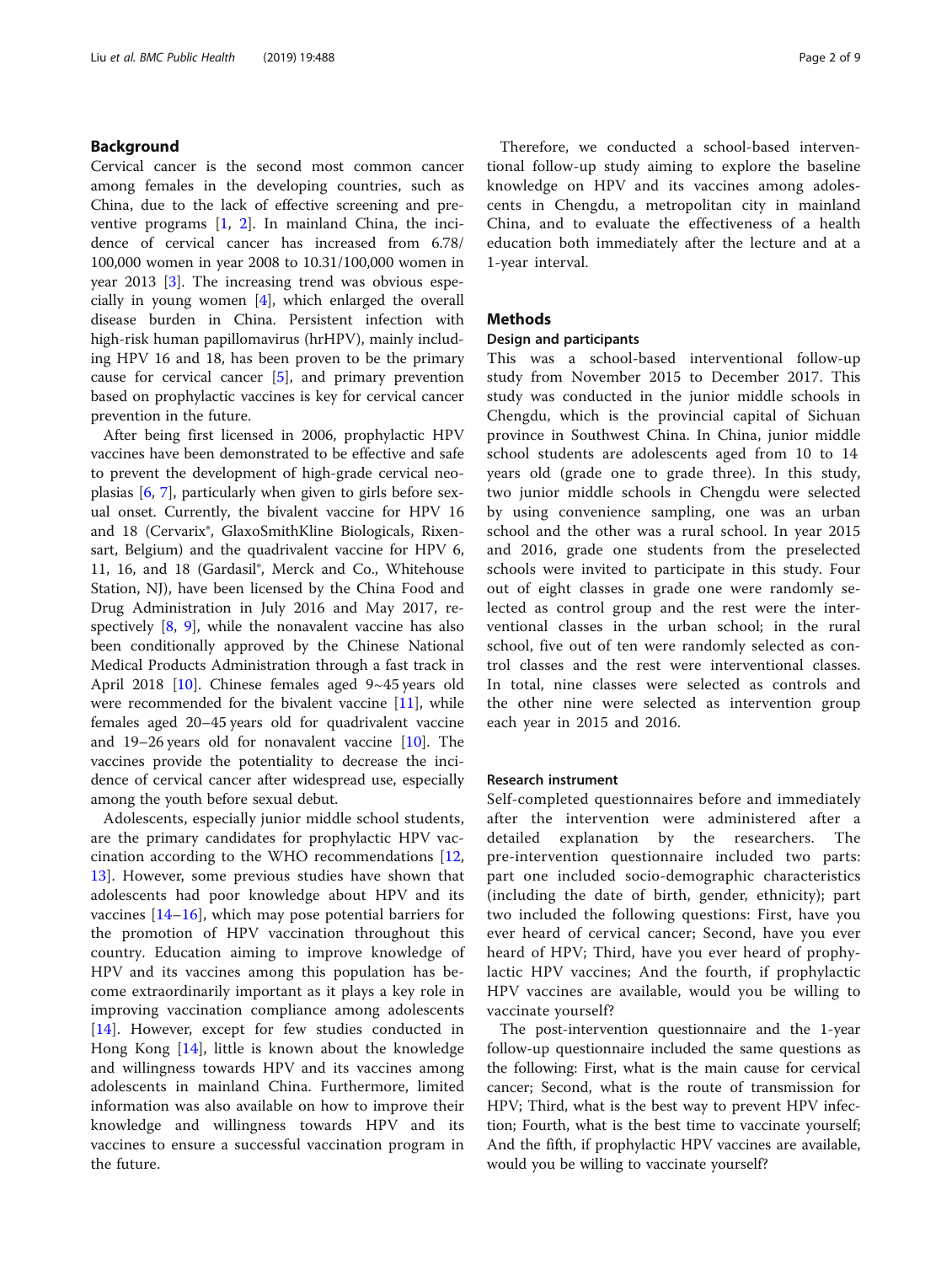#### Baseline survey and educational intervention

In November 2015 and December 2016, before the intervention, students in both control and intervention classes completed the pre-intervention questionnaires after a detailed explanation by the researchers. Then all completed questionnaires were collected and checked by the onsite researchers. Then a 1-h interventional PowerPoint (PPT) presentation was given to the interventional groups by the researcher. The PPT included the following eight topics: what is the cervix and what is cervical cancer; Disease burden of cervical cancer in China and worldwide; Who is at risk to develop cervical cancer; What is HPV and the relationship between HPV and cervical cancer; How to prevent HPV infection and cervical cancer; What is an HPV vaccine, how can it prevent cervical cancer, its safety, efficacy, and side effect; Who needs to get vaccinated and how and where to get vaccinated; Questions and answers. After the intervention, all students in the intervention group were asked to complete the post-intervention questionnaires.

#### One-year follow-up

In December 2016 and December 2017, students in both control and intervention classes were organized in their classrooms to complete the 1-year follow-up questionnaires. Again, the questionnaires were explained in details by the researchers. When finished, all completed questionnaires were collected and checked by the onsite researchers and teachers. The study flowchart was shown Fig. 1.

#### Data collection and quality control

Two graduate students were assigned to double-enter data from the paper to computer-based database (Epi-Data 3.1) independently after training. All finished double-entry databases were validated by running Epi-Data. Any inconsistency found between the two databases was adjusted based on the original paper-based questionnaires until the databases agreed. As final check, one of databases was chosen and underwent a final consistency check. Logic errors (e.g. a student who reported never heard of HPV vaccines knew that HPV vaccines were useful for the prevention from cervical cancer) were again double checked and revised. After the consistency and logic checks, the database was ready for final analysis.

#### Statistical analysis

Frequency and percentages were used to describe the characteristics of participants, knowledge on HPV and its vaccines, as well as attitudes towards HPV vaccination. Multivariable logistic regression was used to evaluate the factors associated with the willingness to be vaccinated. Contingency tables using Chi-squared were used to analyze the difference between the control and intervention groups at baseline. They were also used to compare the knowledge between the control and intervention groups at 1-year interval. SPSS statistical software version 18.0 was used to analyze the data. Statistical significance was assessed by two-tailed tests with  $\alpha$  level of 0.05.

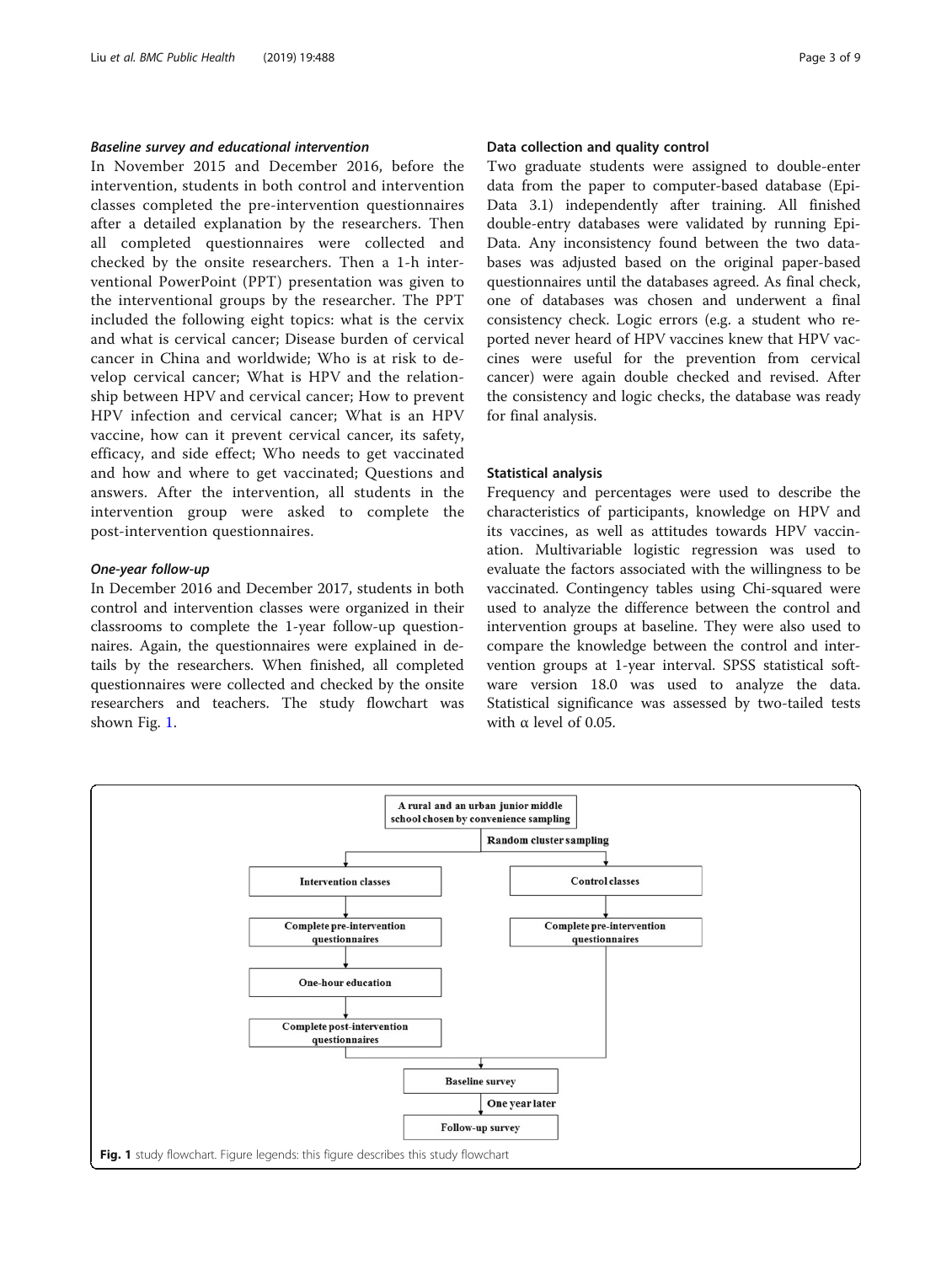#### Results

#### Participants' profile

Of all, 1675 students have finished the pre-intervention questionnaires, with 753 in year 2015 and 922 in year 2016, respectively. Among them, 751 were in controls and 924 were in the intervention group. Demographic characteristics were presented in Table 1. There were 885 boys (52.8%) and 769 girls (45.9%), with 21 (1.3%) students who did not fill in their gender information; the mean age was 12.31 yrs.  $(SD = 0.53)$ . The majority  $(93.6%)$  of students were Han Chinese. In the intervention group, 99.4% (918/ 924) of them had finished the post-intervention questionnaires immediately after the health education. After 1 year, 88.5% (1482/1675) of students were followed up, the rate of follow-up was 86.8% (652/ 751) and 89.8% (830/924) for the control and the intervention group, respectively.

### HPV awareness and attitudes towards HPV vaccines at baseline

At baseline, only 34.3% (570/1659)of students reported to have ever heard of cervical cancer and/or genital warts. When asked about HPV, only 15.1% (216/1649) of students reported to have heard of it. Also, the low proportion (17.5%) was seen when students were asked if they have ever heard of HPV vaccines, and it was higher in the controls than that in the interventions  $(22.4\% \text{ vs. } 13.4\%, P<0.001)$ . However, more than half of them (55.2%) were willing to vaccinate themselves even before our health education (Table 2).

Table 1 Demographic characteristic of study participants at baseline

| ~~~~        |            |                |
|-------------|------------|----------------|
| Variables   | Number (n) | Percentage (%) |
| School type |            |                |
| Rural       | 838        | 50.0           |
| Urban       | 837        | 50.0           |
| Gender      |            |                |
| Boys        | 885        | 52.8           |
| Girls       | 769        | 45.9           |
| Missing     | 21         | 1.3            |
| Ethnicity   |            |                |
| Han         | 1579       | 94.3           |
| Others      | 49         | 2.9            |
| Missing     | 47         | 2.9            |
| Year        |            |                |
| 2015        | 753        | 45.0           |
| 2016        | 922        | 55.0           |

#### Factors associated with the willingness to be vaccinated

As shown in Table [3,](#page-4-0) seven variables were found to be associated with the willingness to be vaccinated at baseline with statistical significance by using multivariable logistic regression analysis. Students from the rural school were more likely to receive HPV vaccines than students in the urban school (adjusted odd ratio (OR): 1.51, 95% confidence internal (CI): 1.19–1.91). Compared with data in year 2016, students investigated in year 2015 were more willing to be vaccinated (adjusted OR: 3.93, 95% CI: 3.03–5.09). Students who have ever received sexual health education (adjusted OR: 1.41, 95%CI: 1.09–1.83) or regarded menstruation/spermatorrhoea as a normal physiological phenomenon (adjusted OR: 1.60, 95% CI: 1.13–2.26) showed more positive attitudes toward HPV vaccination. Besides, students who wanted to learn more adolescent sexual health (adjusted OR: 1.66, 95% CI: 1.26–2.17) or concerned more about cervical cancer (adjusted OR: 1.60, 95% CI: 1.13–2.26) would be more willing to be vaccinated. In addition, students who ever heard of HPV vaccines also showed more positive attitudes toward HPV vaccines (adjusted OR: 1.56, 95% CI: 1.14–2.14). Other five factors (age, gender, ethnicity, heard of HPV, heard of cervical cancer) were excluded from this multivariable logistic regression model.

### Knowledge and attitudes towards HPV /HPV vaccines immediately after the intervention and at one-year follow-up

Immediately after the 1-h health education, the percentage of willingness to be vaccinated among the

| <b>Table 2</b> Awareness and attitudes towards HPV/HPV vaccines |  |  |  |
|-----------------------------------------------------------------|--|--|--|
| among students at baseline                                      |  |  |  |

| Items                                                                | Control                             | Intervention                                         | Total <sup>a</sup> | $P^{\rm b}$ |
|----------------------------------------------------------------------|-------------------------------------|------------------------------------------------------|--------------------|-------------|
|                                                                      | n (%)                               | n (%)                                                | n (%)              |             |
|                                                                      |                                     | Have you ever heard of cervical cancer/genital warts |                    |             |
| Yes                                                                  | 248 (33.6)                          | 322 (35.0)                                           | 570 (34.3)         | 0.563       |
| No.                                                                  | 490 (66.4)                          | 599 (65.0)                                           | 1089 (65.7)        |             |
|                                                                      | Have you ever heard of HPV          |                                                      |                    |             |
| Yes.                                                                 | 106 (14.5)                          | 110 (12.0)                                           | 216 (15.1)         | 0.142       |
| No.                                                                  | 627 (85.5)                          | 806 (88.0)                                           | 1433 (84.9)        |             |
|                                                                      | Have you ever heard of HPV vaccines |                                                      |                    |             |
| Yes.                                                                 | 165 (22.4)                          | 123 (13.4)                                           | 288 (17.5)         | < 0.001     |
| No.                                                                  | 571 (77.6)                          | 795 (86.6)                                           | 1366 (82.5)        |             |
| Are you willing to be vaccinated when HPV vaccines become available? |                                     |                                                      |                    |             |
| Yes                                                                  | 338 (53.3)                          | 503 (56.5)                                           | 841 (55.2)         | 0.215       |
| No.                                                                  | 296 (46.7)                          | 387 (42.5)                                           | 683 (44.8)         |             |

<sup>a</sup>Numbers do not add up to 1675 due to some incomplete answers **b**Chi-squared test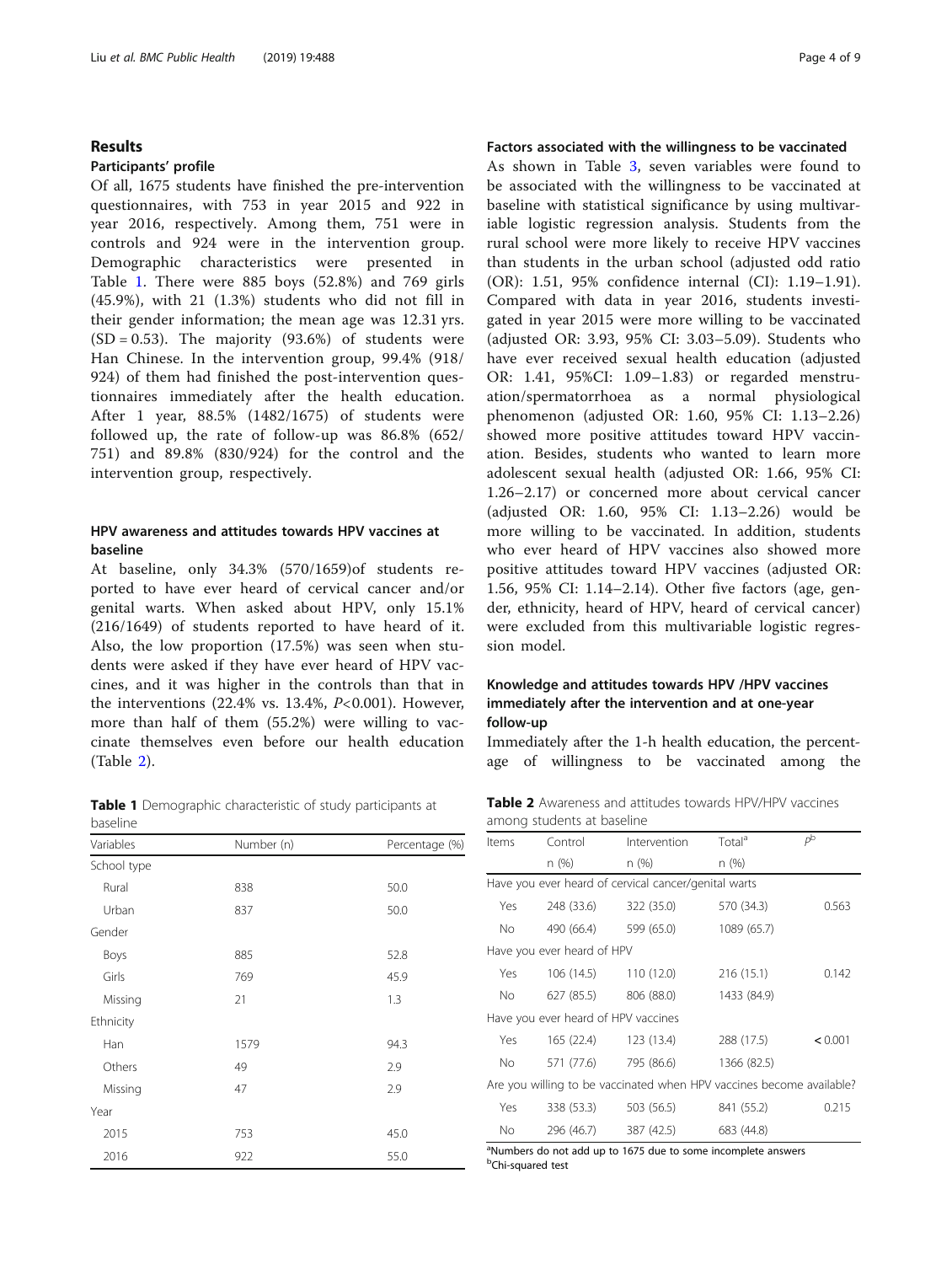<span id="page-4-0"></span>Table 3 Factors associated with willingness to be vaccinated among junior middle school students before intervention

| Items                               | Total <sup>a</sup> (%) | Unwilling to be vaccinated (%)                               | Willing to be vaccinated (%) | Adjusted OR <sup>b</sup> | 95%Cl         | $\overline{P}$ |
|-------------------------------------|------------------------|--------------------------------------------------------------|------------------------------|--------------------------|---------------|----------------|
| School type                         |                        |                                                              |                              |                          |               |                |
| Urban                               | 740 (48.6)             | 358 (52.4)                                                   | 382 (45.4)                   | Ref                      |               |                |
| Rural                               | 784 (51.4)             | 325 (47.6)                                                   | 459 (54.6)                   | 1.51                     | 1.19-1.91     | < 0.001        |
| Year                                |                        |                                                              |                              |                          |               |                |
| 2016                                | 899 (59.0)             | 492 (72.0)                                                   | 407 (48.4)                   | Ref                      |               |                |
| 2015                                | 625 (41.0)             | 191 (28.0)                                                   | 434 (51.6)                   | 3.93                     | $3.03 - 5.09$ | 0.001          |
| Received sexual education/knowledge |                        |                                                              |                              |                          |               |                |
| No                                  | 550 (36.8)             | 283 (42.4)                                                   | 267 (32.2)                   | Ref                      |               |                |
| Yes                                 | 945 (63.2)             | 384 (57.6)                                                   | 561 (67.8)                   | 1.41                     | $1.09 - 1.83$ | 0.008          |
|                                     |                        | Menstruation/spermatorrhea is a normal physiology phenomenon |                              |                          |               |                |
| No/not sure                         | 254 (16.9)             | 134 (20.1)                                                   | 120 (14.4)                   | Ref                      |               |                |
| Yes                                 | 1247 (83.1)            | 533 (79.9)                                                   | 714 (85.6)                   | 1.60                     | $1.13 - 2.26$ | 0.008          |
|                                     |                        | Willing to get more knowledge of adolescent sexual health    |                              |                          |               |                |
| No                                  | 473 (31.3)             | 261 (38.8)                                                   | 212 (25.4)                   | Ref                      |               |                |
| Yes                                 | 1036 (68.7)            | 412 (61.2)                                                   | 624 (74.6)                   | 1.66                     | $1.26 - 2.17$ | < 0.001        |
| Cervical cancer is relative to me   |                        |                                                              |                              |                          |               |                |
| No                                  | 1026 (68.7)            | 502 (75.1)                                                   | 524 (63.5)                   | Ref                      |               |                |
| Yes                                 | 467 (31.3)             | 166 (24.9)                                                   | 301 (36.5)                   | 1.75                     | $1.35 - 2.28$ | < 0.001        |
| Heard of HPV vaccines               |                        |                                                              |                              |                          |               |                |
| No                                  | 1232 (81.5)            | 581 (85.8)                                                   | 651 (78.0)                   | Ref                      |               |                |
| Yes                                 | 280 (18.5)             | 96 (14.2)                                                    | 184 (22.0)                   | 1.56                     | $1.14 - 2.14$ | 0.006          |

<sup>a</sup>The total number is not added up to 1675 due to some incomplete answers

b<br>Adjusted OR, adjusted odds ratio using multivariable logistic regression mode, and five factors (age, gender, race, heard of HPV, heard of cervical cancer) were excluded from this multivariable logistic regression model

intervention group significantly increased by 31.9%, from 56.5 to 88.4% ( $P < 0.001$ ). Even, 1 year after the intervention, compared with those in the control group, students in the intervention group were more likely to be aware of HPV and its vaccines regarding the following four items: First, cause for cervical cancer (36.0% vs. 23.1%,  $P < 0.001$ ); Second, the transmission route of HPV (63.8% vs. 46.5%,  $P < 0.001$ ); Third, the most effective way to prevent HPV infection (71.4% vs. 54.3%,  $P = 0.001$ ); And the fourth, age in junior middle school is the best age to be vaccinated (36.9% vs. 17.8%,  $P < 0.001$ ) (Table [4](#page-5-0)). In addition, the willingness to vaccinate themselves was higher in the intervention group than that in the control group (78.8% vs. 68.1%, P<0.001) (Table [4\)](#page-5-0).

### Changes of awareness and attitudes among the interventional group between the post-intervention and the follow-up survey

Compared with answers in the post-intervention survey, data from the 1-year follow-up in the intervention group showed decreased level regarding the knowledge on HPV and its vaccines, including the following four aspects: First, cause for cervical cancer (22.3% decrease, from 58.3 to 36.0%,  $P < 0.001$ ); Second, the transmission route of HPV (23.1% decrease, from 86.9 to 63.8%,  $P < 0.001$ ); Third, the most effective way to prevent HPV infection (14.7% decrease, from 86.1 to 71.4%,  $P < 0.001$ ); And the fourth, age in junior middle school is best to get vaccinated (48.0% decrease, from 84.9 to 36.9%,  $P < 0.001$ ) (Table [5\)](#page-6-0). The proportion of positive attitudes to vaccinate themselves also decreased from 88.4 to 78.8% (Table [5](#page-6-0)).

#### **Discussion**

This study investigated the baseline knowledge on cervical cancer and HPV among junior high middle school students in Chengdu, China and their willingness towards HPV vaccines. To our knowledge, this is the first study in mainland China that evaluated the effect of a PPT-oriented health education on changing of the awareness and attitudes towards cervical cancer, HPV and its vaccines both immediately after the intervention and at a 1-year interval.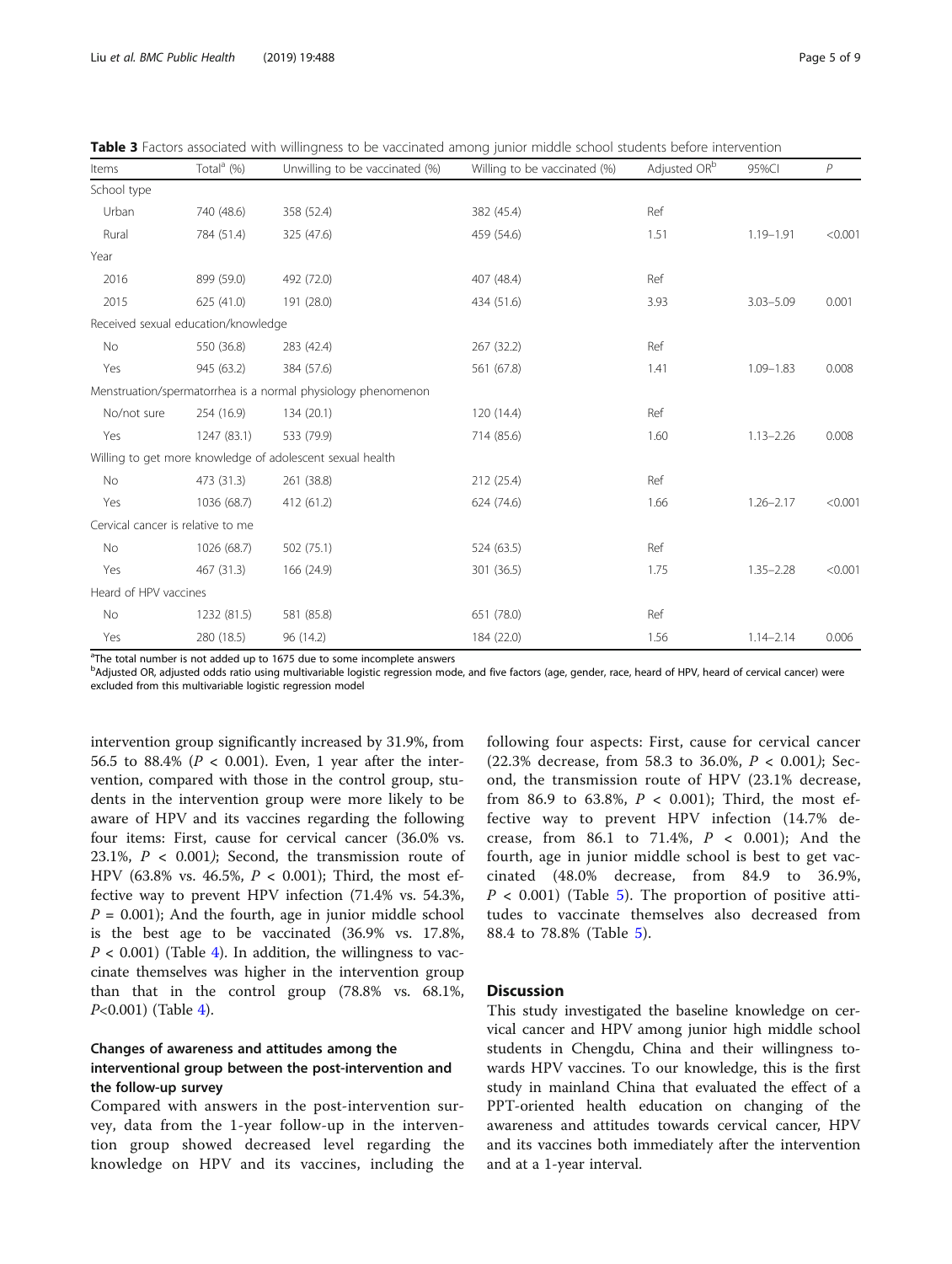<span id="page-5-0"></span>

|                | Table 4 Awareness and attitudes between two groups at one- |  |  |  |  |
|----------------|------------------------------------------------------------|--|--|--|--|
| year follow up |                                                            |  |  |  |  |

| Items                                              | Control<br>group | Intervention<br>group | p <sup>b</sup> |
|----------------------------------------------------|------------------|-----------------------|----------------|
|                                                    | n(%)             | n (%)                 |                |
| Cause for cervical cancer                          |                  |                       |                |
| HPV infection                                      | 150(23.1)        | 298 (36.0)            | < 0.001        |
| Sexually transmitted disease                       | 101 (15.6)       | 177 (21.4)            |                |
| Other answers <sup>c</sup>                         | 398 (61.3)       | 353 (42.6)            |                |
| Total <sup>a</sup>                                 | 649              | 828                   |                |
| The transmission route of HPV                      |                  |                       |                |
| Sexual transmission                                | 289 (46.5)       | 518 (63.8)            | < 0.001        |
| Other answers <sup>d</sup>                         | 332 (53.5)       | 294 (36.2)            |                |
| Total <sup>a</sup>                                 | 621              | 812                   |                |
| The most effective method to prevent HPV infection |                  |                       |                |
| HPV vaccination                                    | 348 (54.3)       | 586 (71.4)            | 0.001          |
| Other answers <sup>e</sup>                         | 293 (45.7)       | 235 (28.6)            |                |
| Total <sup>a</sup>                                 | 641              | 821                   |                |
| The best age to get vaccinated                     |                  |                       |                |
| Primary school and below                           | 153 (23.7)       | 165(20.0)             | < 0.001        |
| Junior high school                                 | 115 (17.8)       | 305 (36.9)            |                |
| Senior high school and above                       | 125 (19.3)       | 148 (17.9)            |                |
| Anytime/no answer                                  | 253 (39.2)       | 209 (25.3)            |                |
| Total <sup>a</sup>                                 | 646              | 827                   |                |
| Are you willing to vaccinate yourself?             |                  |                       |                |
| Yes                                                | 438 (68.1)       | 647 (78.8)            | < 0.001        |
| No                                                 | 205 (31.9)       | 172 (21.2)            |                |
| Total <sup>a</sup>                                 | 643              | 821                   |                |

<sup>a</sup>Numbers do not add up to 652 in the control group and to 830 in the intervention group due to some incomplete answers

<sup>b</sup>Chi-squared test

three routes

<sup>c</sup>Including: heredity, multiple sexual partners, bacterial infection, bad health habits, smoking and other unhealthy life style, no answer <sup>d</sup>Including: airborne transmission, food-borne transmission, all of the

<sup>e</sup>Including: regular condom use, sexual onset at early age, avoiding multiple sexual partners, no answer

HPV vaccines have been proven effective and safe for prevention of HPV infection [[17](#page-8-0)–[19\]](#page-8-0), which had ever decreased the incidence of cervical cytological and histological abnormalities [\[20](#page-8-0)]. The recommended primary target population is adolescents of 9–13 years old according to the recent WHO position paper [[13\]](#page-8-0). In mainland China, it was reported that the 15–19-year- olds had the highest infection of hrHPV [\[21](#page-8-0)], and the average age of sexual debut was 17 years old [\[22\]](#page-8-0). Students in junior middle schools, aged 10–14 years old, would be the best candidates for HPV vaccination in the future. It becomes critical to understand how this population think about cervical cancer, HPV and its vaccines, as well as how to educate this population to ensure a successful vaccination program that aims to decrease

cervical cancer and HPV related disease burden in the future.

Our results showed that only 34.3% of students ever heard of cervical cancer at baseline, and it was similar to the findings from another study among the middle school students [[23\]](#page-8-0); however, this proportion was much lower than that among the adult females and the college girls [\[24](#page-8-0), [25](#page-8-0)]. In our study, before health education, only 15.1% of students had heard of HPV, while 17.5% of them had heard of HPV vaccines, these data were little lower than the results from a similar study in Jinan  $(15.5\%$  for HPV, 18.9% for HPV vaccines)  $[23]$  $[23]$ . Although the low awareness on cervical cancer, the willingness to accept HPV vaccination was high (55.2%), this might because of the common sense that vaccination is effective to prevent diseases.

It was found that students from the urban school were less willing to accept HPV vaccination than those from the rural school, which was consistent with the study among Chinese adult females [[26\]](#page-8-0), however, it was opposite to another study finding among adolescents [[23](#page-8-0)]. Students surveyed in year 2016 showed less willingness to be vaccinated than those surveyed in year 2015, the same trend was found in the Jinan study [\[23\]](#page-8-0). The possible reason might be that students surveyed in 2016 may be more concerned about the safety and efficiency of the vaccines in the Chinese population because the bivalent vaccine was licensed in mainland China in July 2016.

Similar to another study among Chinese students [\[27](#page-8-0)], our study also found that students who received sexual education/knowledge, considered menstruation/spermatorrhea as a normal physiological phenomenon and hoped to learn more adolescent sexual health were more likely to accept HPV vaccination. This finding indicates that correct sexual health knowledge is positively related to the attitudes towards HPV vaccination, and it highly suggests that the HPV related knowledge should be integrated into the routine school-based sexual education to effectively increase the acceptability towards HPV vaccines among adolescents. Our study also found that students who had heard of HPV vaccines and thought HPV was related to their health were more likely to be vaccinated and this was consistent with a previous study [\[28](#page-8-0)]. Limited knowledge on the safety and efficacy of HPV vaccines due to the low knowledge level on HPV and its vaccines [\[29\]](#page-8-0) were shown to be the main concerns from the Chinese population that reduced the acceptance to HPV vaccination [[30\]](#page-8-0). Thus, great efforts such as school-based HPV and cervical cancer related health education should be taken to improve the awareness on HPV and its vaccines especially among the adolescents.

In our study, the proportion of willingness to vaccinate themselves in the intervention group increased by 31.9% immediately after the intervention, which indicated the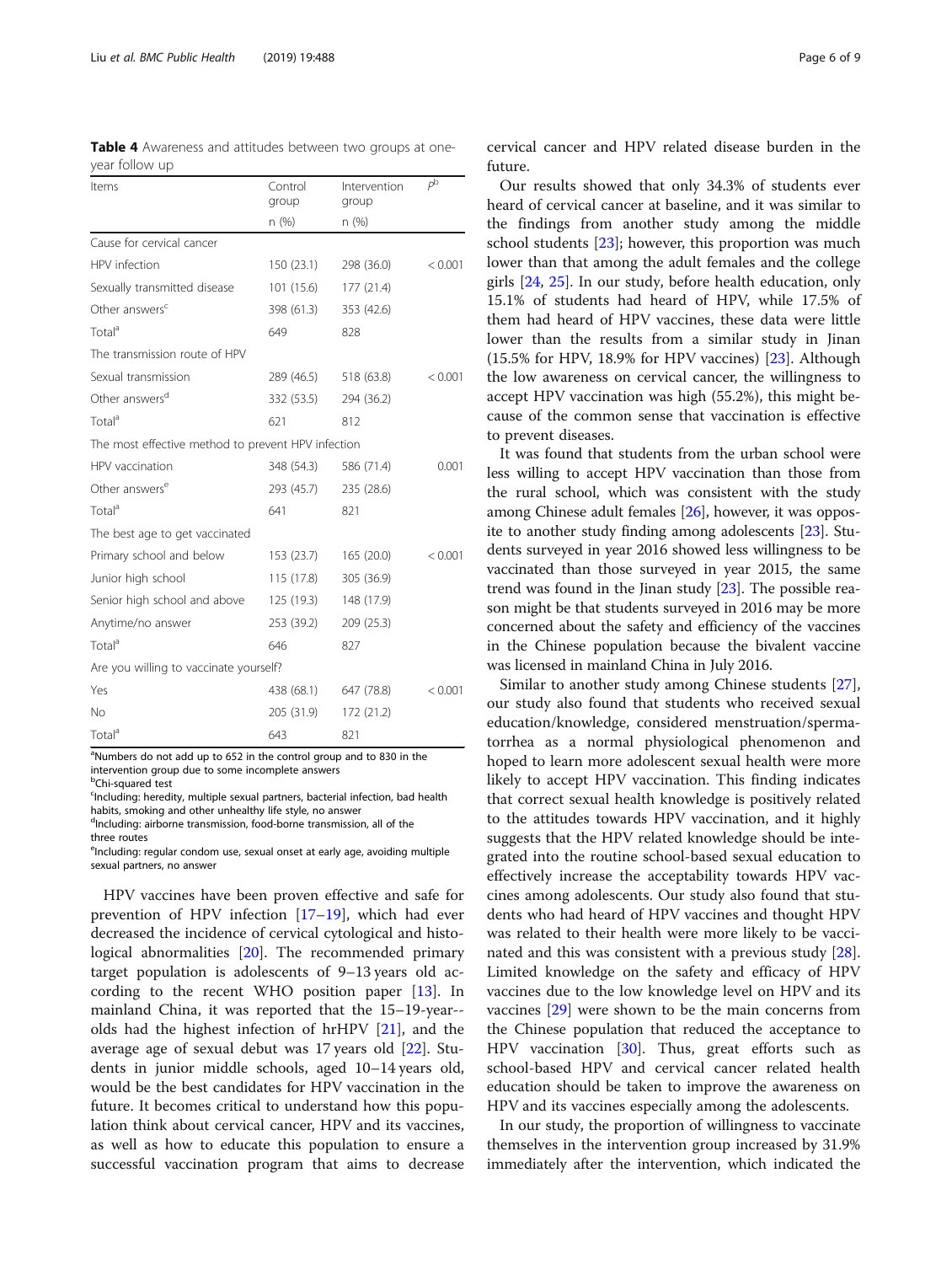<span id="page-6-0"></span>Table 5 Changes of awareness and attitudes 1 year after the intervention among the interventional group

| Items                                    | Immediately after the intervention                 | Follow-up after 1 year | Change                          | $P^{\rm a}$ |  |
|------------------------------------------|----------------------------------------------------|------------------------|---------------------------------|-------------|--|
|                                          | n(%)                                               | n(%)                   | Percentage point difference (%) |             |  |
| Cause for cervical cancer                |                                                    |                        |                                 |             |  |
| Infected by HPV                          | 534 (58.3)                                         | 298 (36.0)             | $-22.3$                         | < 0.001     |  |
| Other answers <sup>d</sup>               | 382 (41.7)                                         | 530 (64.0)             |                                 |             |  |
| Total                                    | 916 <sup>b</sup>                                   | 828 <sup>c</sup>       |                                 |             |  |
| The transmitted route of HPV             |                                                    |                        |                                 |             |  |
| Sexual transmission                      | 787 (86.9)                                         | 518 (63.8)             | $-23.1$                         | < 0.001     |  |
| Other answers <sup>e</sup>               | 119(13.1)                                          | 294 (36.2)             |                                 |             |  |
| Total                                    | 906 <sup>b</sup>                                   | 812 <sup>c</sup>       |                                 |             |  |
|                                          | The most effective method to prevent HPV infection |                        |                                 |             |  |
| HPV vaccination                          | 790 (86.1)                                         | 586 (71.4)             | $-14.7$                         | < 0.001     |  |
| Other answers <sup>f</sup>               | 122(13.3)                                          | 235 (28.6)             |                                 |             |  |
| Total                                    | 912 <sup>b</sup>                                   | 821 <sup>c</sup>       |                                 |             |  |
| The best time stage to HPV vaccination s |                                                    |                        |                                 |             |  |
| Junior middle school                     | 778 (84.9)                                         | 305 (36.9)             | $-48.0$                         | < 0.001     |  |
| Other answers                            | 138 (15.1)                                         | 522 (63.1)             |                                 |             |  |
| Total                                    | 916 <sup>b</sup>                                   | 827 <sup>c</sup>       |                                 |             |  |
| Are you willing to vaccinate yourself?   |                                                    |                        |                                 |             |  |
| Yes                                      | 808 (88.4)                                         | 647 (78.8)             | $-9.6$                          | < 0.001     |  |
| No                                       | 106 (11.6)                                         | 174 (21.2)             |                                 |             |  |
| Total                                    | 914 <sup>b</sup>                                   | 821 <sup>c</sup>       |                                 |             |  |

<sup>a</sup> Chi-squared test

<sup>b</sup>Numbers are not equal to 918 due to some incomplete answers

<sup>c</sup>Numbers are not equal to 830 due to some incomplete answers

dincluding: heredity, sexually transmitted disease, multiple sexual partners, bacterial infection, bad health habits, smoking and other unhealthy lifestyle, no answer<br>Eincluding airborne transmission, food berne transmissi eincluding: airborne transmission, food-borne transmission, all of the three routes

fregular condom use, sexual onset at early age, avoiding multiple sexual partners, no answer

effectiveness of our health education. Previous studies also showed that school-based lessons were reliable and effective in improving HPV knowledge among students [\[31\]](#page-8-0) and in increasing their willingness to be vaccinated [[14](#page-8-0), [32](#page-8-0)]. Some other studies also found that lecture-based health education had positive influence on improving the knowledge of HPV vaccines and willingness towards HPV vaccination among the rural and employed females in mainland China [[25](#page-8-0), [33](#page-8-0)].

After 1 year, the perceived level of knowledge on HPV and the willingness towards HPV vaccination was higher in the intervention group, which indicated the remained effectiveness of the PPT-oriented education. However, the perceived level in the intervention group was obviously lower than that immediately after the intervention due to the lack of a boosting health education during the 1-year interval. Health education on HPV vaccines integrated into a routine sexual education with a shorter interval would be highly recommend in the middle schools to guarantee continuous effectiveness if a high coverage of vaccination would be expected in the future.

Several limitations of this study should be taken into consideration. Firstly, the health education was only a PPT-based oral presentation, and no other types of health education e.g. video based, game-oriented etc. were evaluated in parallel, therefore, we do not know if a health education based on PPT is the best way to increase the knowledge and awareness among adolescents. Secondly, our study was only carried out in two schools of Chengdu and may not be that much representative of the whole city, sampling bias might happen that led to some incomparable variable regarding "have you ever heard of HPV vaccines" between the two groups at baseline. An expanded study would be expected to provide data that are more conclusive. Third, some other factors influencing the acceptability of HPV vaccines were not included in our study, such as the cost of HPV vaccines, parents' knowledge of HPV vaccines etc. These factors could be very important in deciding whether to be vaccinated or not. If a high acceptance to HPV vaccines would be expected, these factors should also be taken into consideration in the further studies. Last but not the least, there were some incomplete answers for the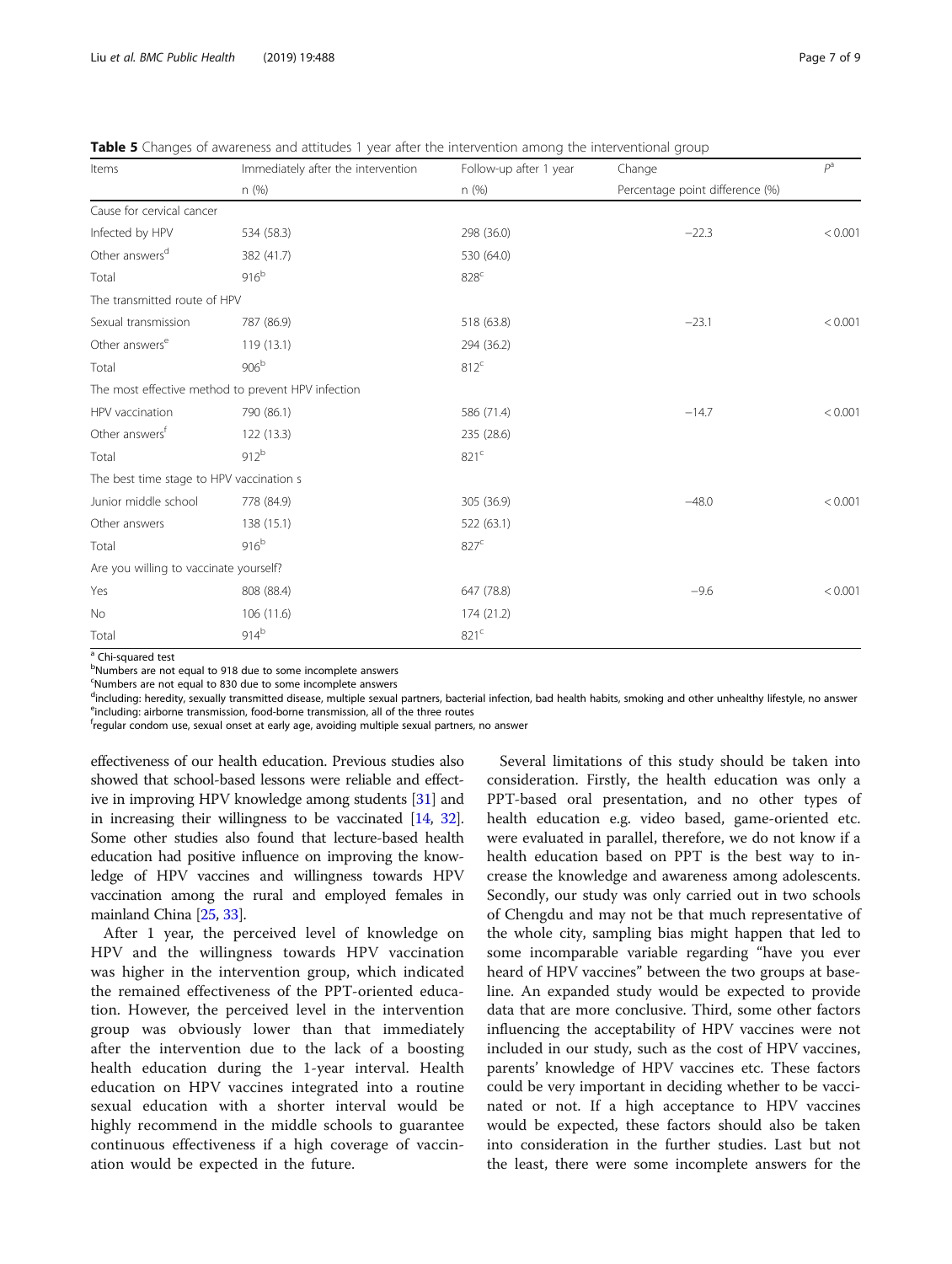<span id="page-7-0"></span>questions, the researchers should pay more attention to the filed quality control of the future study.

One of the major strengths of this study is that this is the first study that evaluated the effectiveness of a school-based HPV education on changing the awareness and attitudes towards HPV and its vaccines among the junior middle school students immediately and 1 year after the intervention. This study helps to provide important information to the policy makers on how important the health education is, if future decent coverage on HPV vaccination is expected. This study also shows that regular health education is needed to ensure a continuous effectiveness.

#### Conclusions

In conclusion, this is the first evaluation of a PPT-oriented health intervention on changing of the awareness and attitudes towards HPV and its vaccines among the junior middle school students in an important city of China. Our results revealed poor HPV related knowledge among junior high school students in Chengdu; however, a comparatively high acceptance towards HPV vaccination was observed even before the education. Our findings also suggest that a school-based education is effective and appropriate in increasing HPV related knowledge and the acceptability towards HPV vaccines among the junior middle school students. Such health education is better to be integrated into the available sexual health education in the middle schools and be provided at a shorter and much regular interval. Since HPV vaccines have been licensed in mainland China in the recent 3 years, our study may be far-reaching to suggest that a longitudinal, nation-wide HPV education campaign suitable for school-based curriculum be advocated.

#### Abbreviations

CI: confidence internal; hrHPV: high-risk human papillomavirus; OR: odd ratio; PPT: PowerPoint

#### Acknowledgements

We thank the middle schools involved in this study and students who helped to complete the questionnaires. Thanks to Professor You-Lin Qiao, Department of Epidemiology, Cancer Institute of Chinese Academy of Medical Science, for guidance. The proof reading of this manuscript by Johnathan Zeng (M.D. candidate) from the Cleveland Clinic, Ohio, U.S.A is also highly appreciated.

#### Funding

This study was funded by Project HOPE "Cervical Cancer and HPV Infection Prevention Health Education Program". The funder did not participate in any part of the study from design to approval of the manuscript, except for supporting this project.

#### Availability of data and materials

The dataset supporting the conclusions of this article are available from the corresponding author on reasonable request.

#### Authors' contributions

JL executed and coordinated this study, she also guided revisions of this manuscript. CRL and HL performed the statistical analysis and wrote the manuscript. XZ, CP, QL, QLL and FYR participated in the data collection. All authors read and approved the final manuscript.

#### Ethics approval and consent to participate

The study was approved by the Ethical Review Committee (ERC) of the West China School of Public Health, Sichuan University. Verbal informed consent was obtained from each participant prior to our study, because signing inform consent would cause some undue threat to the subjects' privacy.

#### Consent for publication Not applicable.

# Competing interests

The authors declare that they have no competing interest.

#### Publisher's Note

Springer Nature remains neutral with regard to jurisdictional claims in published maps and institutional affiliations.

#### Author details

<sup>1</sup>Chinese Evidence-based Medicine Center and CREAT Group, West China Hospital, Sichuan University , Chengdu, Sichuan 610041, People's Republic of China. <sup>2</sup> West China School of Public Health and West China Fourth Hospital, Sichuan University, Chengdu, Sichuan 610041, People's Republic of China. <sup>3</sup> Lung Cancer Center, West China Hospital, Sichuan University, Chengdu, Sichuan 610041, People's Republic of China. <sup>4</sup>Department of Epidemiology, Cancer Institute of Chinese Academy of Medical Sciences, Peking Union Medical College, Beijing 100021, People's Republic of China. <sup>5</sup>Institute of Parasitic Disease, Sichuan Center for Disease Control and Prevention, Chengdu, Sichuan 610041, People's Republic of China. <sup>6</sup>Department of Hospital Infection Control, Women's and Children's Hospital of Sichuan Province, Chengdu, Sichuan 610031, People's Republic of China. <sup>7</sup>Chengdu Xi-Bei Foreign Language Middle School, Chengdu, Sichuan 610045, People's Republic of China. <sup>8</sup>Tang Hu Middle School, Chengdu, Sichuan 610200 People's Republic of China.

#### Received: 24 April 2018 Accepted: 15 April 2019 Published online: 02 May 2019

#### References

- 1. Torre LA, Bray F, Siegel RL, Ferlay J, Lortet-Tieulent J, Ahmedin Jemal D. Global cancer statistics, 2012. CA Cancer J Clin. 2015;65:87–108.
- 2. Shi JF, Qiao YL, Smith JS, Dondog B, Bao YP, Dai M, et al. Epidemiology and prevention of human papillomavirus and cervical cancer in China and Mongolia. Vaccine. 2008;26(Suppl 12):M53–9.
- 3. Chen W, Zheng R, Zhang S, Zeng H, Zuo T, Xia C, et al. Cancer incidence and mortality in China in 2013: an analysis based on urbanization level. Chin J Cancer Res. 2017;29(1):1–10.
- 4. Zhao FH, Hu SY, Zhang SW, Chen WQ, Qiao YL. Cervical cancer mortality in 2004-2005 and changes during last 30 years in China. Zhonghua Yu Fang Yi Xue Za Zhi. 2010;44(5):408–12.
- 5. Bosch FX, Munoz N. The viral etiology of cervical cancer. Virus Res. 2002;89: 183–90.
- 6. Medeiros LR, Rosa DD, da Rosa MI, Bozzetti MC, Zanini RR. Efficacy of human papillomavirus vaccines: a systematic quantitative review. Int J Gynecol Cancer. 2009;19(7):1166–76.
- 7. Kjaer SK, Sigurdsson K, Iversen OE, Hernandez-Avila M, Wheeler CM, Perez G, et al. A pooled analysis of continued prophylactic efficacy of quadrivalent human papillomavirus (types 6/11/16/18) vaccine against high-grade cervical and external genital lesions. Cancer Prev Res (Phila). 2009;2(10):868–78.
- 8. China Food and Drug Administration. The license of human papillomavirus bivalent(types 16, 18) vaccine was approved by CFDA. Avariable from: [http://www.nmpa.gov.cn/WS04/CL2168/329384.html.](http://www.nmpa.gov.cn/WS04/CL2168/329384.html) Accessed 24 Apr 2019.
- 9. The Xinhua News Agency.The license of Human Papillomavirus Quadrivalent(Types6,11, 16, 18) Vaccine was approved by CFDA. Avariable from: [http://www.xinhuanet.com/2017-06/20/c\\_1121179041.htm.](http://www.xinhuanet.com/2017-06/20/c_1121179041.htm) Accessed 24 Apr 2019.